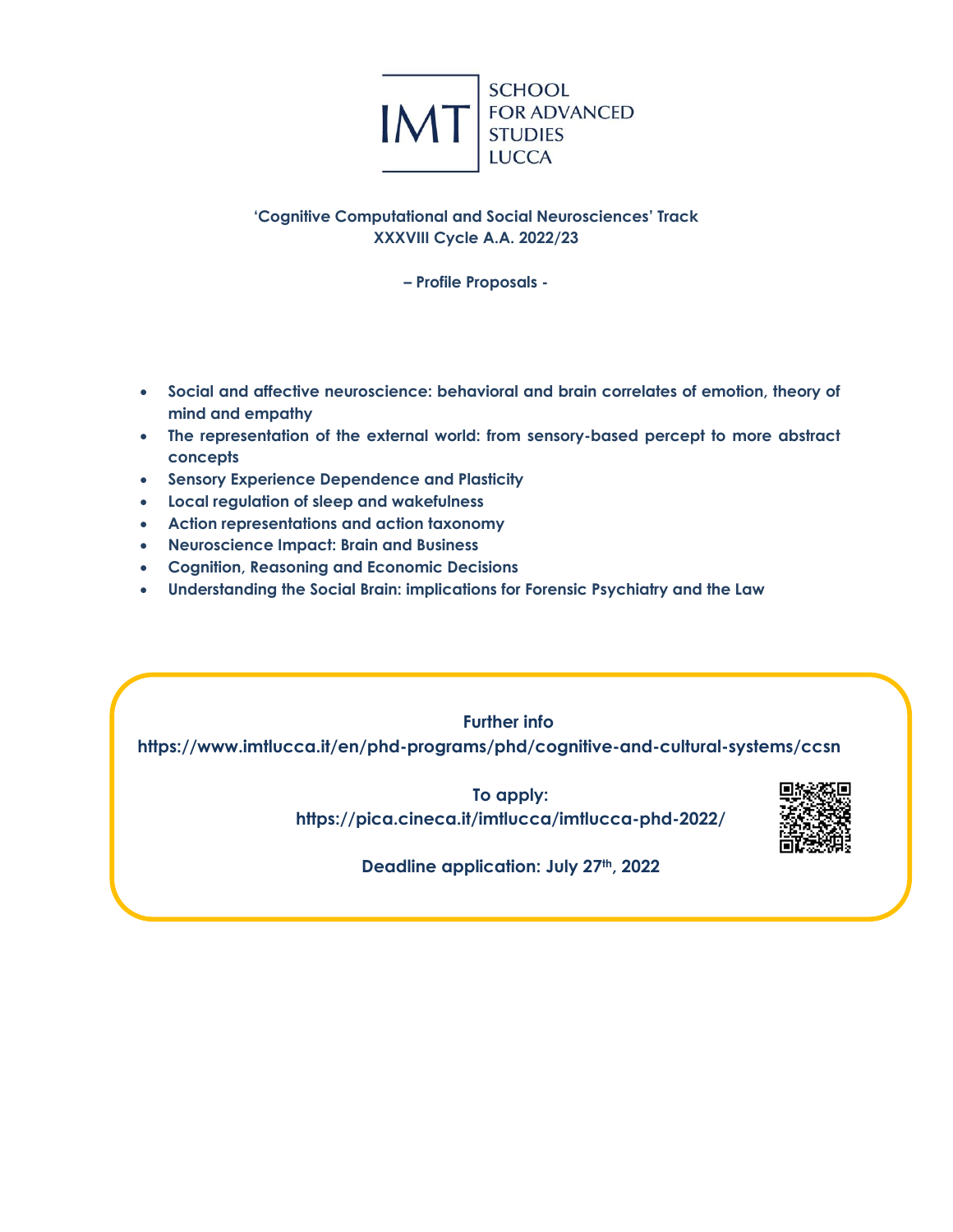# *Social and affective neuroscience: behavioral and brain correlates of emotion, theory of mind and empathy*

*Abstract:* Social cognition represents the cornerstone of successful human interactions: any social contact requires one's ability to observe people's behavior, infer their cognitive or affective state and predict their actions. Despite decades of psychological research, the mechanisms underlying such complex mental faculties are still far to be fully understood. Recently, data-driven approaches and computational models provided novel insights in this regard: cognitive and affective social abilities are now studied through the recording of real-time subjective reports and accurate monitoring of peripheral activity (e.g., skin conductance, pupil size). Also, neuroimaging techniques are used in combination with naturalistic stimulation (e.g., movies, narratives) to assess how the brain represents the nature and content of social interactions in situations akin to real life. Research activities conducted in the Social and Affective Neuroscience (SANe) Group combine the collection of behavioral data (both *deep phenotyping* and *crowd-sourcing* approaches) with natural language processing, psychophysics, graph analysis and neuroimaging methods to build reliable descriptions of human social and affective abilities. Current projects include:

- *Ontology of affect*: the aim of this project is to determine which terms (e.g., joy, elation, dread) people use to describe their subjective experience and which properties (e.g., valence, unpredictability, social relevance) are unique to each of these terms. Suggested reading: Jackson, J.C., et al. "Emotion semantics show both cultural variation and universal structure." *Science* 366.6472 (2019): 1517-1522.
- *Kinematics of genuine facial expressions*: the aim of this project is to establish a novel datadriven method to quantify facial expressions and track their trajectory as function of the unfolding of emotional experiences. Suggested reading: Jack, R.E., et al. "Four not six: Revealing culturally common facial expressions of emotion." *JEP: General* 145.6 (2016): 708.
- *Temporal characteristics of affective forecasting*: the project aims at understanding how far in the future one can predict others' emotions and which affective dimensions inform mental models of transitions. Suggested reading: Thornton, M.A. and Tamir, D.A. "Mental models accurately predict emotion transitions." *PNAS* 114.23 (2017): 5982-5987.

*Key words:* social cognition, emotion, affect, theory of mind, empathy, MRI, fMRI

## *References*

- · Lettieri, G., et al. "Emotionotopy in the human right temporo-parietal cortex." Nature communications (2019).
- · Lettieri, G., et al. "Default and control network connectivity dynamics track the stream of affect at multiple timescales." Social cognitive and affective neuroscience (2021).
- · Gentili, C., et al. "ROI and phobias: The effect of ROI approach on an ALE meta-analysis of specific phobias." Human brain mapping (2019).

*Reference person:* Luca Cecchetti, SANe - MoMiLab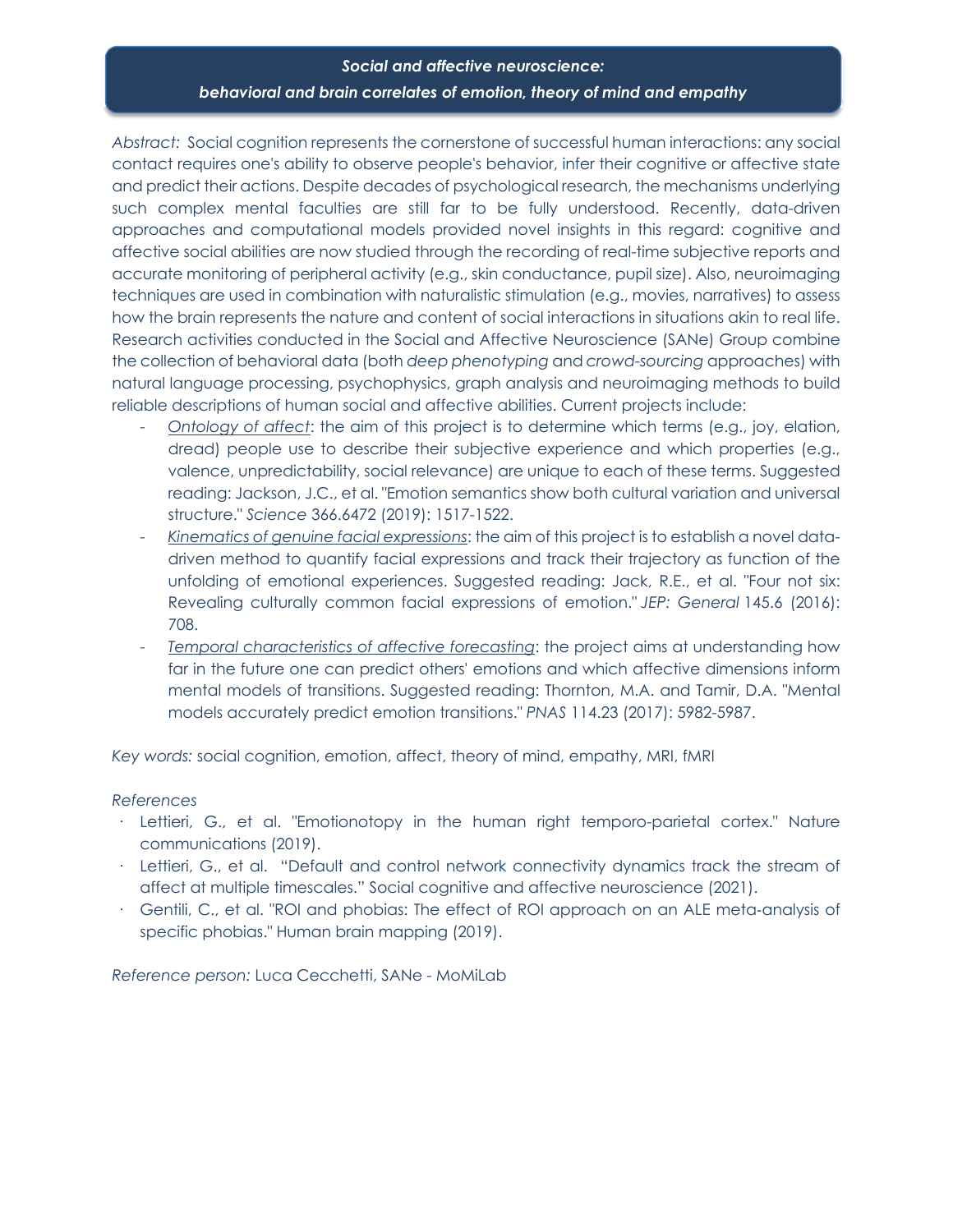# *Interacting with the external world: from sensory-based percept to sensory-independent representations*

*Abstract:* How do we see, interpret, make sense and represent the external world? Perception and mental processing are fundamental aspects of understanding how knowledge is cognitively and neurally represented and organized. Furthermore, to what extent do low-level sensory-based information and high-level abstract features contribute to the organization of conceptual knowledge? The study of (the lack of) sensory experience provided our group with a unique tool to understand to what extent a specific modality is truly a mandatory prerequisite for the brain's morphological and functional architecture to develop and function.

This topic has always been of major interest at MoMiLab, and research activities exploit advanced tools in cognitive neuroscience to characterize the neural correlates of perception and contentspecific mental representations, semantic processing and knowledge organization, and action representation. Current projects are relative to:

- Topographic mapping of multisensory processing and representation exploiting resting state or long-lasting naturalistic stimulation fMRI protocols
- Supramodal processing in sensory-deprived individuals
- Behavioral and functional effects of heteromodal remapping
- Knowledge organization and semantic processing
- Abstractness and Abstraction: from sensory-based processing to conceptual representation

*Methods of investigation*: behavioral, f/MRI, EEG and psychophysics

*Keywords:* mental representation, knowledge organization, supramodality, sensory processing

## *References*

- · Setti, F., Handjaras, G., Bottari, D., Leo, A., Diano, M., Bruno, V., ... & Ricciardi, E. "A modality independent proto-organization of human multisensory areas." *bioRxiv* (2022).
- · Ricciardi, E., Bottari, D., Ptito, M., Röder, B., & Pietrini, P. "The sensory-deprived brain as a unique tool to understand brain development and function." *Neurosci Biobehav Rev* (2019)
- · Ricciardi E. Pietrini P. "New light from the dark: what blindness can teach us about brain function." *Current Opinion in Neurology* (2011)
- · Ricciardi E, Papale P, Cecchetti L, Pietrini P. "Does (lack of) sight matter for V1? New light from the study of the blind brain." *Neurosci Biobehav Rev*. (2020)

*Reference people:* Emiliano Ricciardi, Giacomo Handjaras, Pietro Pietrini - SEED/SEMper- MoMiLab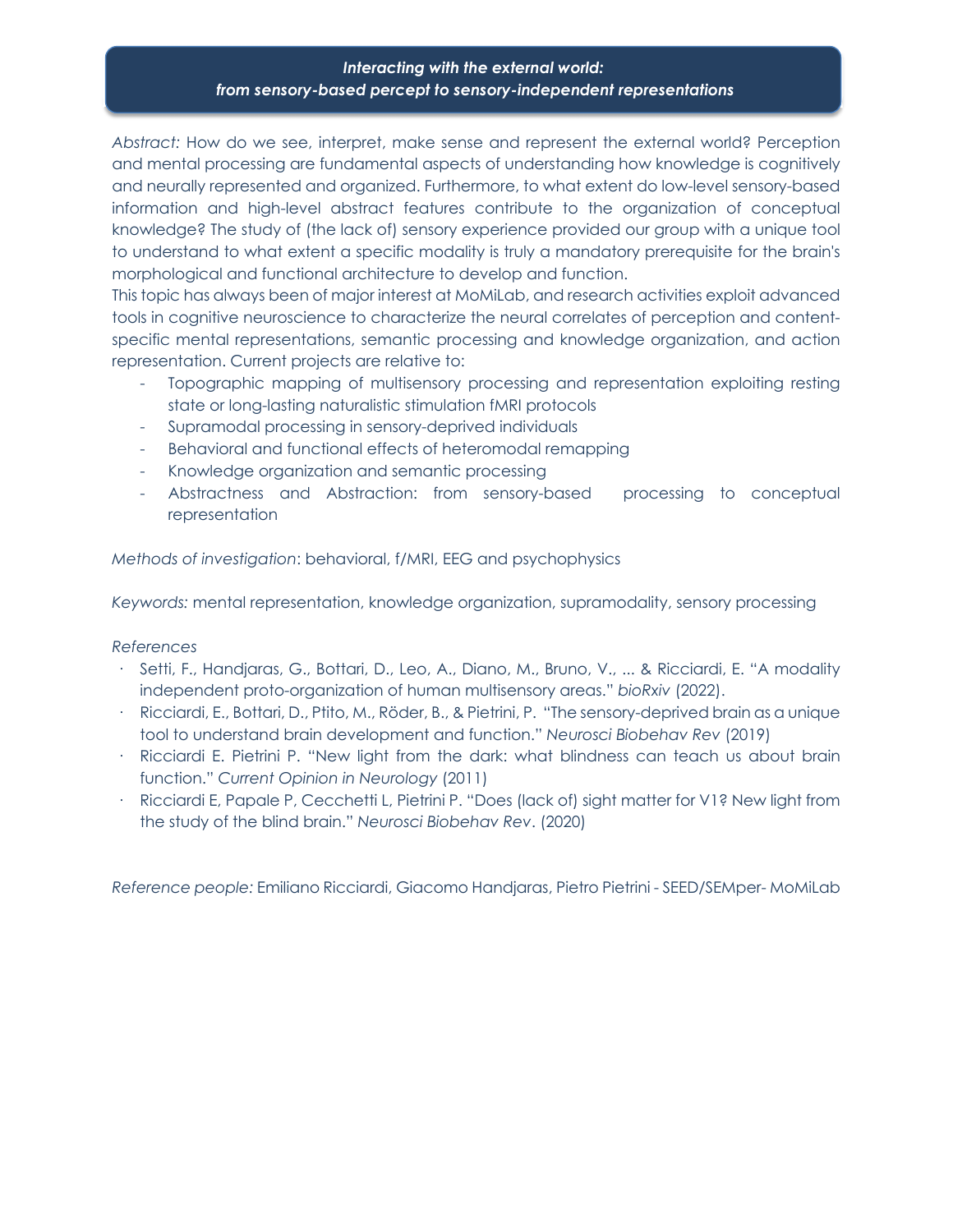## *Sensory Experience Dependence and Plasticity*

*Abstract:* Much of what we observe in the adult brain reflects how neural circuitries have been sculpted by experience along the life cycle. A powerful way to investigate the impact of experience on the functional and structural organization of the brain is provided by sensory deprivation models. By perturbing the availability of a sensory input, as for instance adopting (1) permanent sensory deprivation (e.g., deafness or blindness), (2) sensory re-afferentation after a period of deprivation (vision: individuals treated for congenital bilateral cataracts; audition: cochlear implanted individuals) or (3) short-lasting deprivation in the adult (e.g., blindfolding), as models of investigation, we can understand the degree of plasticity of sensory systems and of their interactions. Developmental and multisensory perspectives are adopted.

Related topics:

- Degree of plasticity and functional recovery in case of temporary sensory deprivation and restoration
- Impact of visual deprivation on auditory development
- Impact of auditory deprivation on visual development
- Neural entrainment to sensory signals in Cochlear implanted individuals (PRIN 2017, PI Bottari)
- Functional organization underpinning cross-modal responses in typical development

Methods of investigation include: EEG, Computational Neuroscience, fMRI and psychophysics

*Key words:* experience dependence, sensory deprivation and restoration, neural plasticity, development, sensory interplay

## *References*

- · Berto, M., Ricciardi, E., Pietrini, P., & Bottari, D. (2020). Interactions between auditory statistics processing and visual experience emerge only in late development, biorXiv, https://doi.org/10.1101/2020.12.16.423049
- · Bottari, D., Bednaya, E., Dormal, G., Villwock, A., Dzhelyova, M., Grin, K., Pietrini, P., Ricciardi, E., Rossion, B., & Röder B. (2020) EEG frequency-tagging demonstrates increased left hemispheric involvement and crossmodal plasticity for face processing in congenitally deaf signers NeuroImage 223, 117315
- · Martinelli, A., Handjaras, G., Betta, M., Leo, A., Cecchetti, L., Pietrini, P., Ricciardi, E., & Bottari, D. (2020) bioRxiv, https://doi.org/10.1101/2020.04.15.043174
- · Bottari D. Kekunnaya R. Hense M. Troje N. Sourav S. & Röder B. (2018) Motion processing after sight restoration: No competition between visual recovery and auditory compensation. NeuroImage 167, 284-296, 2018

*Reference people:* Davide Bottari, Emiliano Ricciardi, Pietro Pietrini, SEED/ SEMper - MoMiLab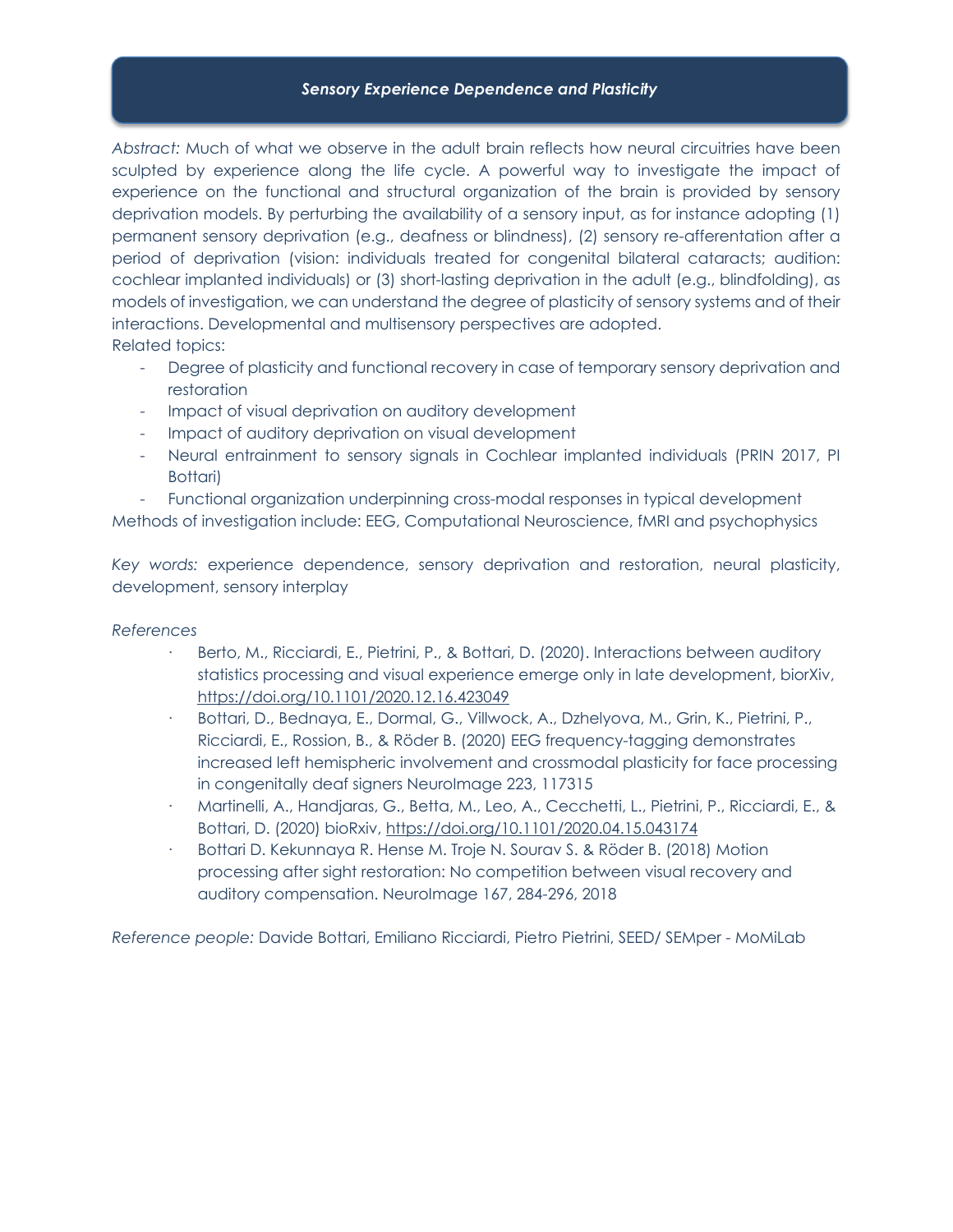## *Local regulation of sleep and wakefulness*

*Abstract:* Traditionally, sleep and wakefulness have been considered as two global, mutually exclusive states. However, this view has been challenged by the discovery that sleep and wakefulness are actually locally regulated and that islands of these two states may often coexist in the brain. Importantly, the local regulation of sleep seems to be key for many of the known functions of this physiological state, including the maintenance of brain functional efficiency, the consolidation or stabilization of new memories and the modulation of mood and emotional reactivity. Local changes in brain activity during sleep may also explain the emergence of conscious experiences (dreams) and may modulate the level of sensory disconnection that is essential for restorative sleep. On the other hand, during wakefulness, the reiterated activation of specific brain areas leads to a state of 'functional fatigue', characterized by the appearance of local, sleep-like episodes. These events may have important consequences for behavior and cognition and may contribute to explain the known effects of sleep deprivation. Given these premises, alterations in the local regulation of sleep and wakefulness may represent the pathophysiological substrate of symptoms observed in many sleep disorders, but also in some psychiatric or neurological disorders.

Topics of interest related to this research field include:

- mechanisms and functions of local sleep regulation in humans;
- the role of sleep and dreams in memory consolidation and emotional regulation;
- influencing dreams through sensory stimulation protocols (dream engineering);
- local sleep during wakefulness and its implications for behavior and cognition;
- the effects of sleep deprivation/restriction on brain structure and function;
- alterations of local sleep regulation in pathological conditions.

Projects may involve one or more of the following investigation techniques: psychometric questionnaires, behavioral testing, recording of autonomic activity, high-density EEG recordings, functional/structural MRI. Additional research opportunities (e.g., for the study of patients with neurological, psychiatric or sleep disorders) and methodologies (e.g., combined EEG-fMRI, intracranial EEG recordings) may become available through established national and international collaborations.

*Key words:* sleep, consciousness, dreams, learning, memory, emotion.

## *References*

- · Avvenuti G, Handjaras G, Betta M, … Bellesi M, Bernardi G. Integrity of corpus callosum is essential for the cross-hemispheric propagation of sleep slow waves: a high-density EEG study in split-brain patients. J Neurosci. 2020 Jul 15;40(29):5589-5603, 2020
- Siclari F, Baird B, Perogamvros L, Bernardi G, LaRocque JJ, Riedner B, Boly M, Postle BR, Tononi G. The neural correlates of dreaming. Nat Neurosci 2017;20: 872–878.
- Bernardi G, Siclari F, Yu X, Zennig C, Bellesi M, Ricciardi E, Cirelli C, Ghilardi MF, Pietrini P, Tononi G. Neural and behavioral correlates of extended training during sleep deprivation in humans: evidence for local, task-specific effects. J Neurosci 2015;35: 4487–4500.

*Reference people:* Giulio Bernardi, SPACE - MoMiLab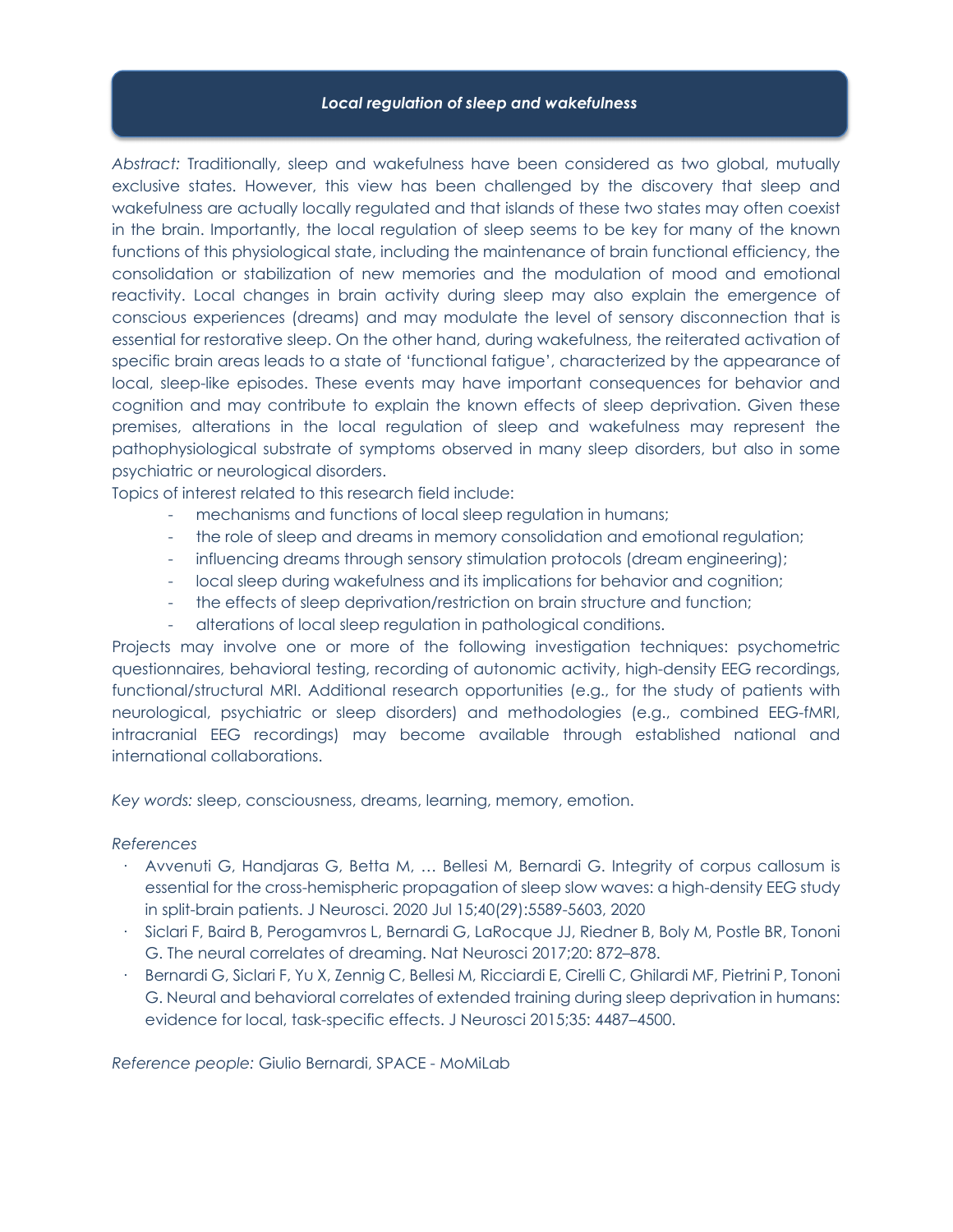#### *Action representation and action taxonomy*

*Abstract:* A key function in our brain is the coding of information related to movements. Many questions regarding how motor schemes and actions are represented in the brain, how we process sensory information relevant for planning movements or to understand others' actions, how we do represent our and others' space for action are still open and debated. In addition, the importance of exploiting our knowledge about the motor system and the action representation system to develop more efficient strategies for rehabilitation and restoration of movement in coordination developmental disorders or in patients who suffered brain damage is consistently growing. The study of this topic can be pursued through different methods, ranging from behavioral and psychophysiological studies to the usage of functional imaging to investigate the brain correlates of motor planning or perception, action observation or processing.

In the last years, the MoMiLab has conducted much work on this field, leveraging also on collaborations with researchers even from the bioengineering and bionics field, for the investigation of multiple topics related to motor control, such as:

- Models for coding hand and upper limb movements. In the last years, the MoMiLab has conducted studies to demonstrate that the human motor system encodes lowdimensional models based on synergies. These models are particularly important for the design of prostheses, and the study of their direct coding in the brain is important for both research and application purposes.
- Representation of different classes of movements in the human action observation systems
- Representation of space for action, effectors, affordances, objects for motor planning and its interaction with sensory modalities

Methods of investigation include: fMRI, EEG, EMG, optical joint tracking and psychophysics

*Keywords:* motor representation, action observation system, synergies, object processing

## *References*

- Leo A., Handjaras G., Bianchi M., Marino H., Gabiccini M., Guidi A., Scilingo E.P., Pietrini P., Bicchi A., Santello M., Ricciardi E. "A synergy-based hand control is encoded in human motor cortical areas." *Elife* (2016).
- · Handjaras G., Bernardi G., Benuzzi F., Nichelli P. F., Pietrini P., Ricciardi E. "A topographical organization for action representation in the human brain." *Human brain mapping* (2015).
- · Ricciardi E, Menicagli D, Leo A, Costantini M, Pietrini P, Sinigaglia C. "Peripersonal space representation develops independently from visual experience." *Scientific Reports* (2017).

*Reference people:* Emiliano Ricciardi and Giacomo Handjaras, SEMper - MoMiLab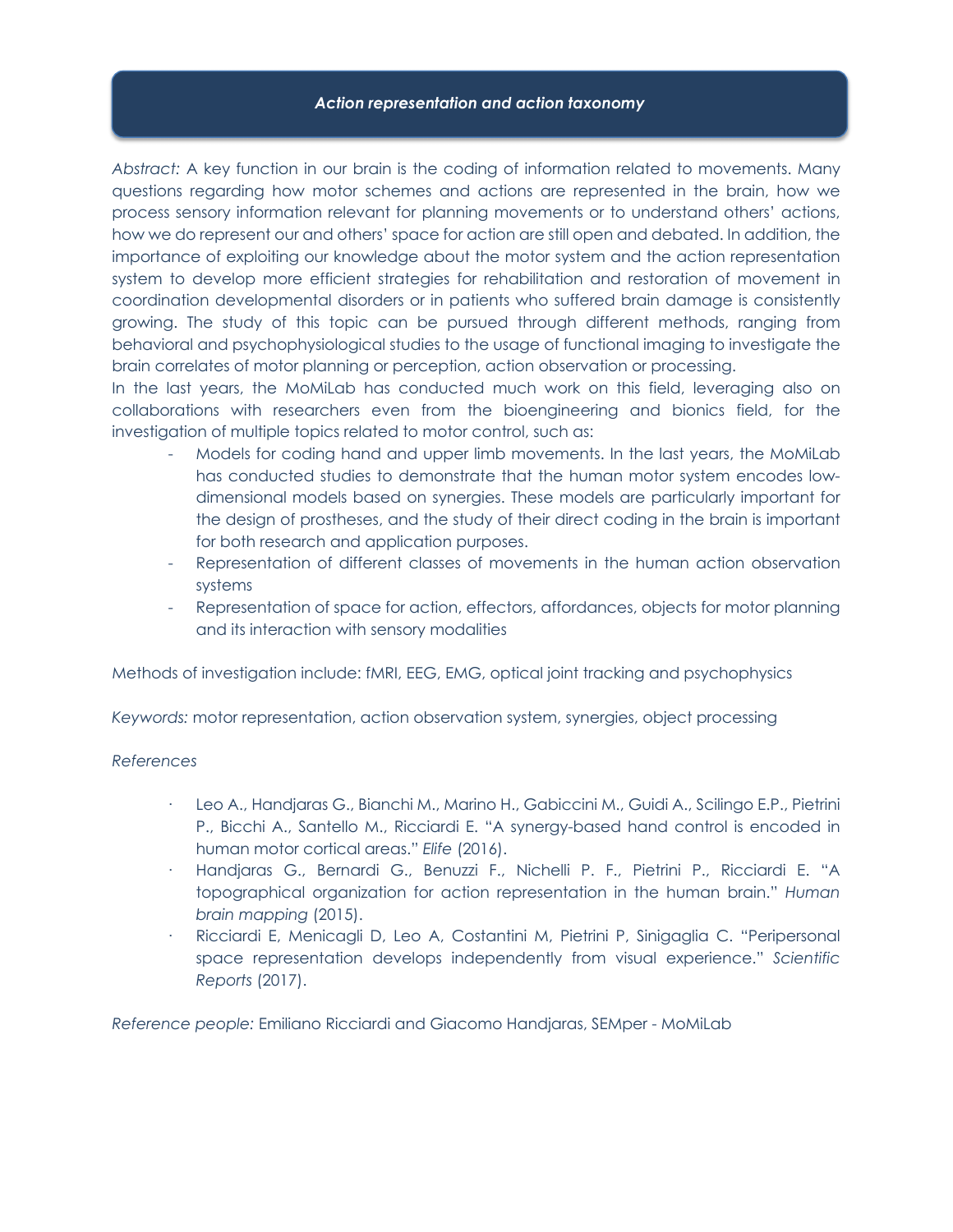## *Neuroscience Impact: Brain and Business*

*Abstract:* Neuroeconomics, consumer neuroscience, organizational neurosciences are emerging interdisciplinary fields promoting a dialogue between neuroscience, psychology, behavioral science, economics and marketing.

The IMT School has started the development of a joint laboratory - Neuroscience Lab (NS LAB) - to exploit, through applied and translational research cases, the most advanced interdisciplinary approaches of cognitive, computational, and social neurosciences in the managerial sciences and strategic field of company organization, and human resources. The NS LAB has been created to foster this interdisciplinary research fields within a multidisciplinary team to:

- apply behavioral science and design thinking to optimize consumer behavior, businesses, and policy
- investigate behavioral and neural correlates of consumers' response to stimuli
- design solutions that make products and services more responsive to human behavior and drive behavior change
- investigate the neural correlates of decision making

The research projects will use brain imaging methodologies, biometrics and other technologies in assessing how specific samples (e.g., potential consumers, branch managers, transfers, etc.) respond when presented with specific products and/or related stimuli. In particular, the comprehension of how information on a specific product/item is conveyed through different sensory modalities and media channels and influence decision-making processes represents a current challenge for neuroscientific research in marketing. Original approaches in neuroimaging studies applied to social sciences, behavior, decision-making processes should, not simply, characterize the individual (social and personological) profile, behavioral and brain functional processes, but mainly look for potential predictive biomarkers of individual choices or social outcome and contribute to the design of behavioral-change interventions.

Methods of investigation include: behavioral and psychophysical, brain imaging (e.g., fMRI, eyetracking, and EEG)

*Keywords:* neuroeconomics, decision making, neuromarketing, social sciences

## *References*

- Genevsky A, Yoon C, Knutson B.When Brain Beats Behavior: Neuroforecasting Crowdfunding Outcomes. J Neurosci. 2017 Sep 6;37(36):8625-8634
- · Casarotto S, Ricciardi E, Romani S, Dalli D, Pietrini P. Covert brand recognition engages emotion-specific brain networks. Arch Ital Biol. 2012 Dec;150(4):259-73
- · Di Gruttola F, Malizia AP, D'Arcangelo S, Lattanzi N, Ricciardi E, Orfei MD. The Relation Between Consumers' Frontal Alpha Asymmetry, Attitude, and Investment Decision.Front Neurosci. 2021 Jan 21;14:577978

*Reference people:* NS LAB, MoMiLab, AXES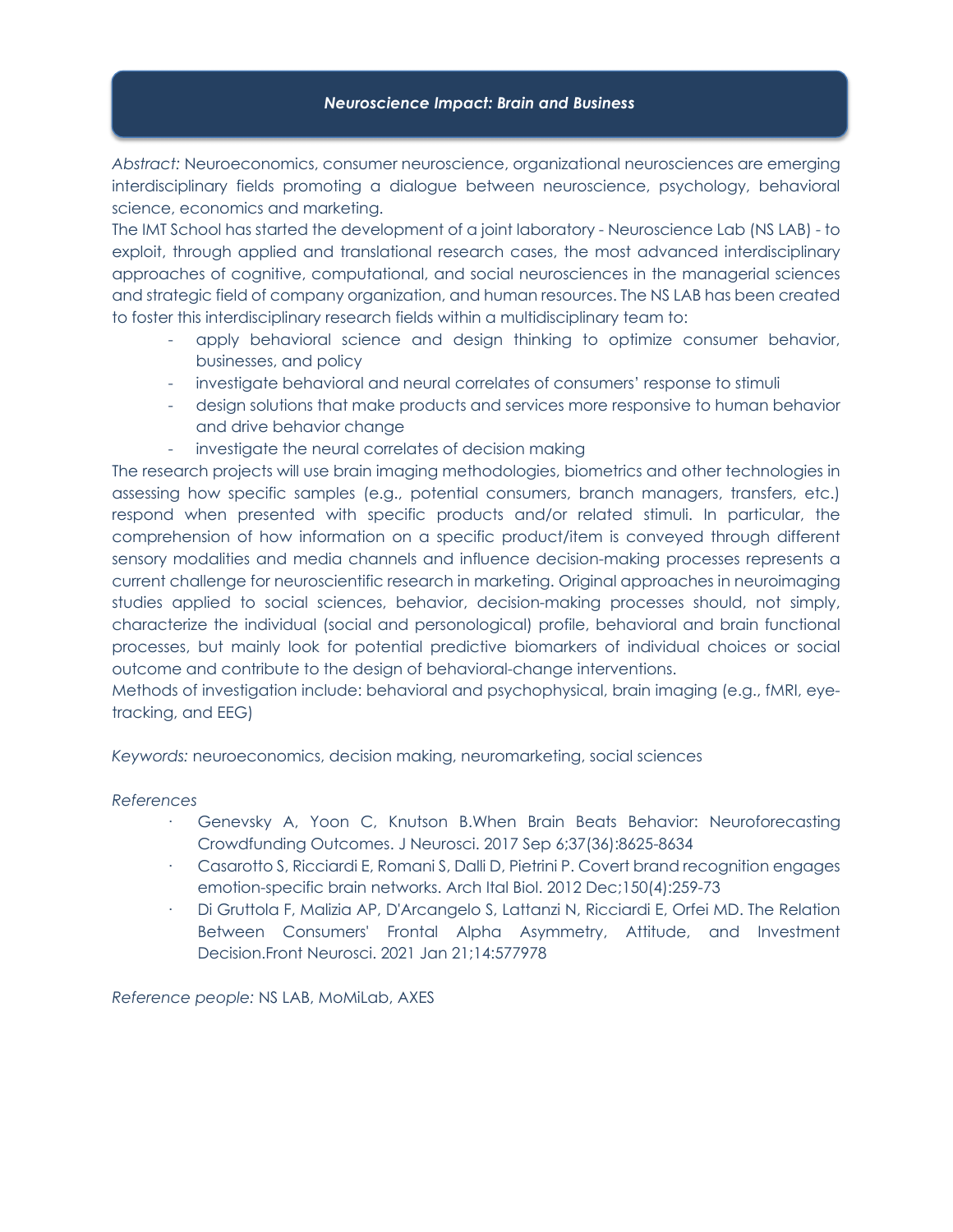## *Models, Inference, and Decisions*

*Abstract*: Recent research in cognitive and behavioral sciences is increasingly illuminating the basic mechanisms of human reasoning and cognition, as well as their limitations and systematic deviations from normative theories of rational inference and decision-making. It also raises interesting questions concerning the foundations and methods of different scientific disciplines, and the analysis of scientific reasoning in general.

This research line puts together theoretical and formal models of inference and decision-making with empirical approaches to the study of human reasoning and cognition. The aim is twofold: to better understand, and possibly improve, how people reason and make choices in different contexts, both in ordinary life and in science; and to clarify and strengthen the methodology and foundations of cognitive, behavioral, and social sciences.

Topics of interest for research proposals include:

- Formal epistemology and philosophy of science: Bayesian confirmation theory, truthlikeness theory, cognitive decision theory.
- Philosophy of cognitive, behavioral, and social sciences, including neuroscience, (behavioral) economics, medicine, forensic science, statistics, machine learning, history, textual criticism, etc.
- Philosophical issues in the foundations, epistemology, and the methodology of science: e.g., reverse inference, abduction, analogy, simplicity, replicability, explainability, etc.
- Normative and descriptive models of reasoning, rational inference and decision-making: heuristics and biases, ecological rationality, nudge theory.
- Analysis of expert judgment and reasoning, especially clinical and legal reasoning.
- Inferences and fallacies in moral and social dilemmas.
- Neural bases of different kinds of reasoning (deductive, inductive, abductive, etc.).
- Behavioral and cognitive interventions targeting heuristics and cognitive biases on social media: hampering the spread of fake news, overconfidence, hateful commenting, and other toxic behaviors while promoting thoughtful interactions and charitable interpretation.
- The role of expertise and trustworthiness in message communication and behavior change in health campaigns: what messages promote healthy choices while also empowering citizens?

*Keywords*: rationality, reasoning, decision-making; philosophy of science, logic, epistemology, critical thinking, scientific method

## *References*

- · Calzavarini, F. & Cevolani, G. (2022). Abductive reasoning in cognitive neuroscience: weak and strong reverse inference. Synthese 200 (2):1-26.
- · Cevolani, G.; Festa, R., Approaching deterministic and probabilistic truth: a unified account, Synthese, 2021
- · Panizza, F., P. Ronzani, C. Martini, S. Mattavelli, T. Morisseau & M. Motterlini, Lateral reading and monetary incentives to spot disinformation about science, Scientific Reports, 2022.

*Reference people:* Gustavo Cevolani and Folco Panizza, MInD‒ MoMiLab

*Other involved research units:* AXES (Ennio Bilancini, Giorgio Gnecco), LYNX (Amos Bertolacci, Silvia Di Vincenzo)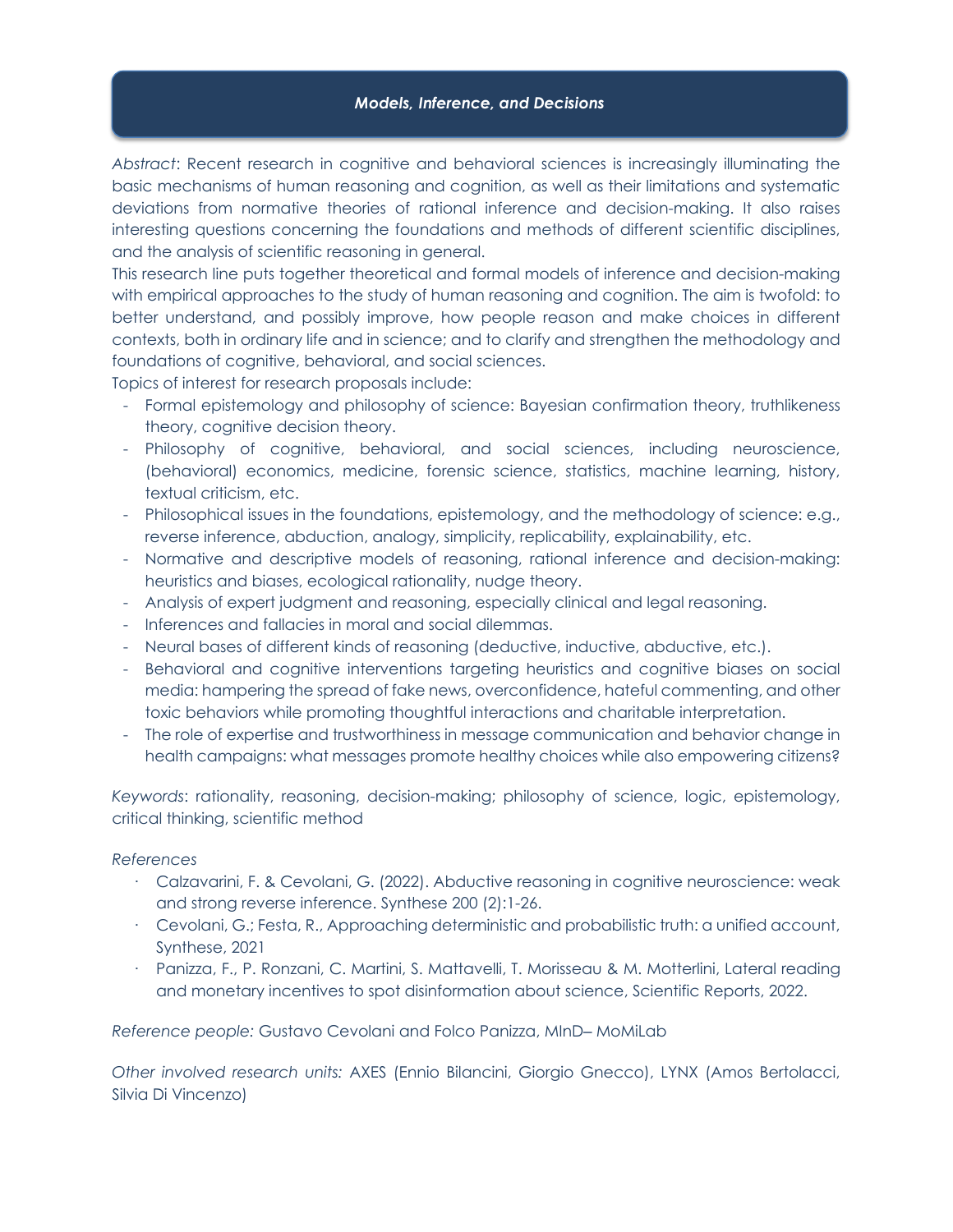#### *Understanding the Social Brain: implications for Forensic Psychiatry and the Law*

*Abstract:* Understanding human behavior has been a matter of speculation since the ancient Greek philosophers. The recent discoveries acquired by behavioral genetics, brain imaging and cognitive neuroscience have provided a novel and exciting ground for the investigation of the neurobiological correlates of social behavior and its deviance, with implications that fall well beyond neuroscience and reach out to ethics, philosophy, psychiatry and even to the law.

Over the last twenty-five years, scientists at *MoMILab* have focused on the investigation of the genetics, biological, cognitive and brain correlates of human behavior by studying the distinct components of social and antisocial acting.

How does the brain modulate aggressive and impulsive behavior? Do genes affect our moral choices? Why do we forgive others? How do *nature* and *nurture* relate in shaping the individual personality and in favoring pro-social vs anti-social behavior? To what extent are criminals *Bad* or *Mad*? How do laypeople and experts reason about morality and assess right and wrong behavior? These are among the main questions that we pursue by combining state-of-the-art molecular biology techniques with experimental psychology, theoretical philosophy and brain structural and functional brain imaging methodologies.

The ultimate aim of this research is to achieve a neurobiologically based definition of **imputability**, that is, to provide an objective measurement of the ability to intend and to will, which are the fundamental pillars required by the Law (Penal Codes) for one to be considered responsible for their own actions. Within the forensic psychiatric settings, often expert evaluations are still highly subjective and speculative and thus they fail to provide the Court with conclusive reports that can be evaluated on objective data. Moreover, forensic experts and other professionals involved in the trial (including judges, jurors, and attorneys) can fall prey to cognitive biases, so developing sound heuristics and debiasing strategies is crucial to improve legal reasoning and decision making. We intend to integrate methods from neuroscience and cognitive science with theoretical models from normative theories of rationality to contribute to radically change forensic evaluations.

Candidates accepted to the Ph.D. program will have an opportunity to work in a multidisciplinary environment including neuroscientists, psychiatrists, philosophers, molecular biologists, psychologists, economists and law experts. Candidates also will have the opportunity to conduct first-hand examinations of criminal defendants, collaborate in the writing of expert reports and participate in expert discussions in Court (excellent knowledge of Italian language is required except for the international cases). Depending on the individual background and interest, candidates will work on behavioral molecular genetics research projects or in experimental cognitive/brain imaging studies or on imputability conceptual projects. Candidates will have the opportunity of spending time in collaborating labs, including the Clinical Biochemistry and Molecular Biology Lab at the University of Pisa (Prof. Silvia Pellegrini), the Psychology Department at the University of Padua (Proff. Giuseppe Sartori and Cristina Scarpazza) the Dept. of Psychology at the University of New Mexico, USA (Prof. Kent Kiehl).

*Key words:* forensic neuroscience, human behavior, (anti)sociality, imputability, law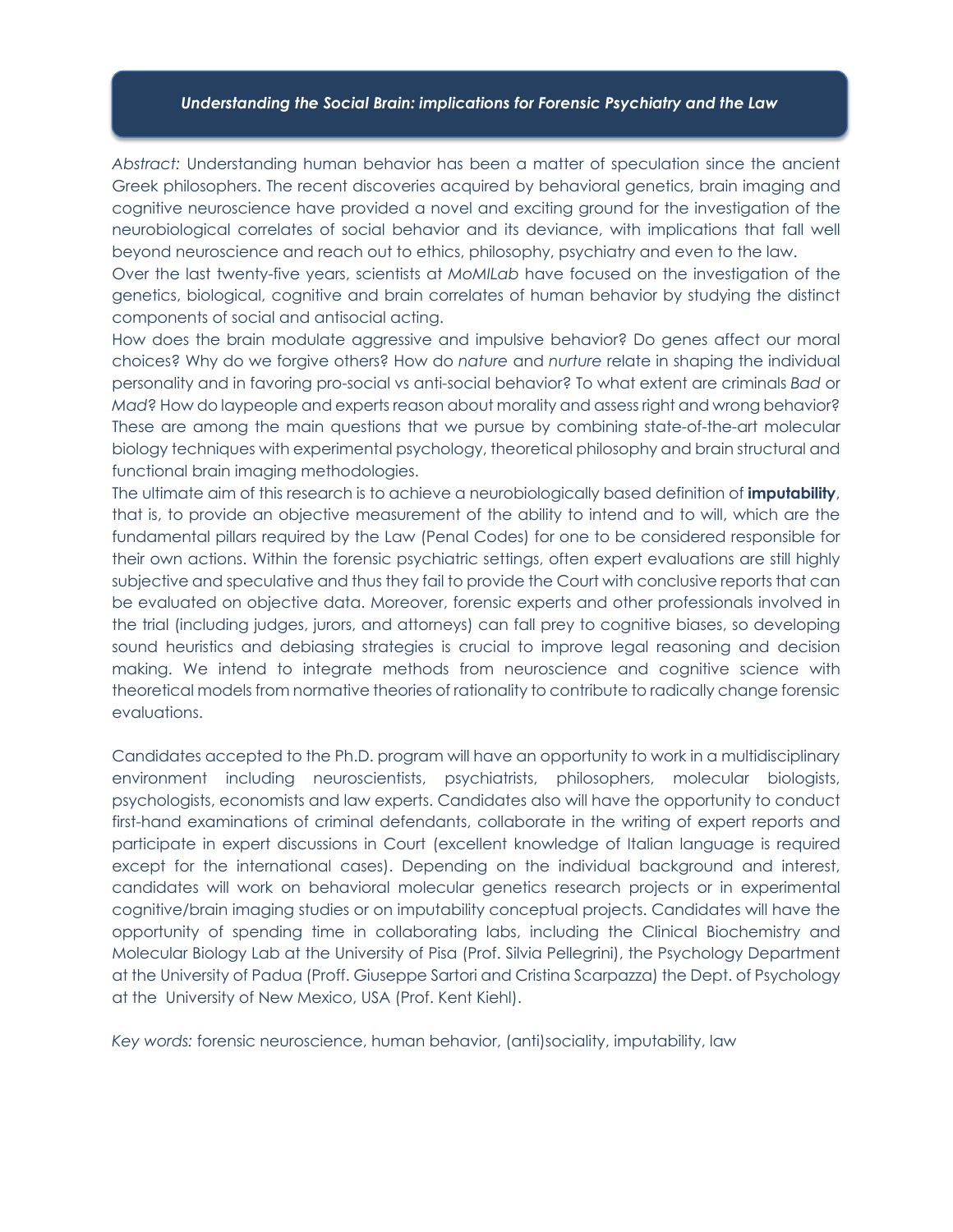# *References*

- Zampieri. I., Pellegrini, S., Pietrini, P. Neurobiological Correlates of Antisocial Human Behavior. Neuroscience and Law (book chapter), 2020. DOI: 10.1007/978-3-030-38840-9\_21
- Scarpazza, C., Pellegrini, S., Pietrini, P., Sartori, G. The Role of Neuroscience in the Evaluation of Mental Insanity: on the Controversies in Italy. Neuroethics, 2017. DOI: https://doi.org/10.1007/s12152-017-9349-0
- Scarpazza C, Miolla A, Zampieri I, Melis G, Sartori G, Ferracuti S, Pietrini P. Translational Application of a Neuro-Scientific Multi-Modal Approach Into Forensic Psychiatric Evaluation: Why and How? Front Psychiatry. 2021 Feb 5;12:597918. doi: 10.3389/fpsyt.2021.597918. PMID: 33613339; PMCID: PMC7892615.
- Scarpazza C, Pellegrini S, Pietrini P, Sartori G. The Role of Neuroscience in the Evaluation of Mental Insanity: on the Controversies in Italy: Comment on "on the Stand. Another Episode of Neuroscience and Law Discussion from Italy". Neuroethics, Vol 11, Issue 1, 1 April 2018, Pages 83-95
- Pellegrini S, Palumbo S, Iofrida C, Melissari E, Rota G, Mariotti V, Anastasio T, Manfrinati A, Rumiati R, Lotto L, Sarlo M, Pietrini P. Genetically-Driven Enhancement of Dopaminergic Transmission Affects Moral Acceptability in Females but Not in Males: A Pilot Study. Front Behav Neurosci. 2017 Aug 29;11:156. doi: 10.3389/fnbeh.2017.00156. eCollection 2017
- Ricciardi E, Rota G, Sani L, Gentili C, Gaglianese A, Guazzelli M, Pietrini P. How the brain heals emotional wounds: the functional neuroanatomy of forgiveness. Front Hum Neurosci. 2013 Dec 9;7:839. doi: 10.3389/fnhum.2013.00839. eCollection 2013
- Pietrini, P., Guazzelli, M., Basso, G., Jaffe, K., Graffman, J. Neural Correlates of Imaginal Aggressive Behavior assessed by Positron Emission Tomography in Healthy Subjects. Am J Psychiatry, 2000. DOI: https://doi.org/10.1176/appi.ajp.157.11.1772

*Reference persons:* Pietro Pietrini and Gustavo Cevolani - MoMiLab